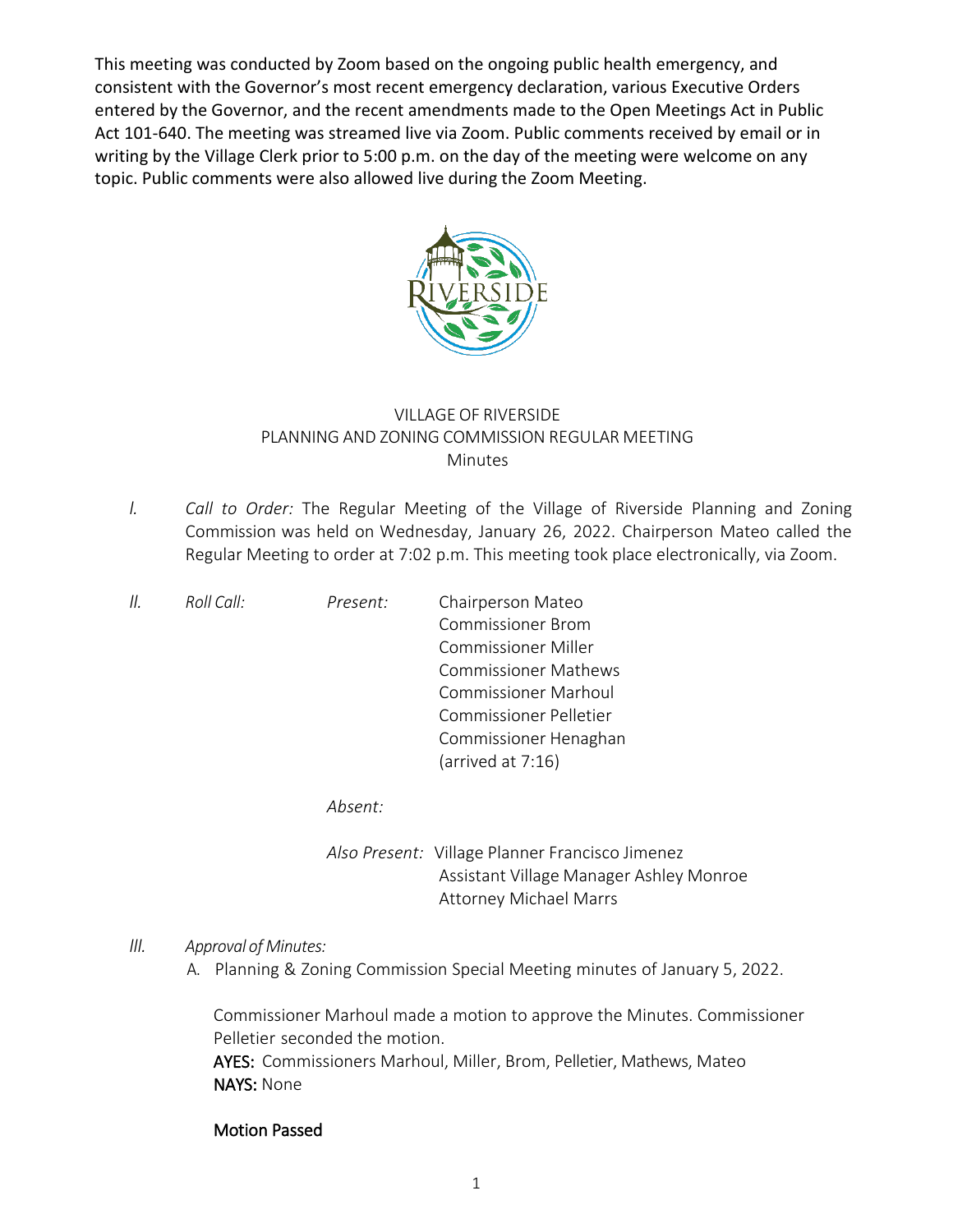- *IV. Visitors, Petitions, Citizen Requests, and Communications* None.
- *V. Liaison Report:*
	- A. Village Board Update Village Board approved the Special Use and Variation for 2710 S. Harlem to allow a parking lot as a primary use and variations from buffer yard requirements – Petitioner: Milad Nourhamadi.
- *VI. Public Hearing and Recommendation* 
	- A.  $PZ22-01-40$  Kimbark Rd. Variation A variation from Section 10-7-3(F)(2)(a) (Accessory Structures and Uses) of the Riverside Zoning Ordinance to build a fence, up to 6' in height, on a corner lot and street yard.

Chairperson Mateo opened the public hearing portion of the meeting and Village Planner Jimenez called the roll. Village Planner Jimenez gave a brief overview of the petitioner's request to build a fence on a corner lot and street yard. Planner Jimenez informed the Commission that staff researched other properties in the village that have fences in street yards and are also corner lots, but also made the distinction that those fences, as opposed to the petitioner's request, are all shorter in height and placed further back on the property.

Commissioner Henaghan joined the meeting at 7:16 p.m.

The petitioner, John Schiemann, showed exhibits of properties throughout the village that are corner lots and have fences similar to what he is proposing. The petitioner informed the Commission that he believes his property is on a busy intersection of the village and his proposal came about due to following the ordinance of the village. Assistant Village Manager Monroe informed staff that two properties mentioned by the petitioner do not have fence permits in the system, but were built at some time in the past to replace something that may have existed in the same place. Commissioner Marhoul asked the petitioner if his plans changed when seeing other properties with a 4' non-privacy fence. The petitioner told the Commission that he did not think about changing the plans as he was following what the ordinance allows in terms of height and style.

Village Planner Jimenez drew the sight plan triangle onto an existing survey to show to the Commission, as Commissioner Marhoul wanted clarification about dimensions for the sight triangle on the property. Asst. Village Manager Monroe informed the Commission that Public Safety Director Matt Buckley made comments regarding the proposed fence. He stated that there would be a safety benefit to the resident of the house if enclosing the yard and there is no concern from a traffic standpoint. As there is a stop sign, there is less concern about cars driving erratically. The concern Director Buckley had were the use of the driveway and any cars that back out into traffic and the placement of the fence causing visibility issues.

The petitioner clarified his hardship to the Commission as certain members expressed that they were having difficulty understanding what it is. Petitioner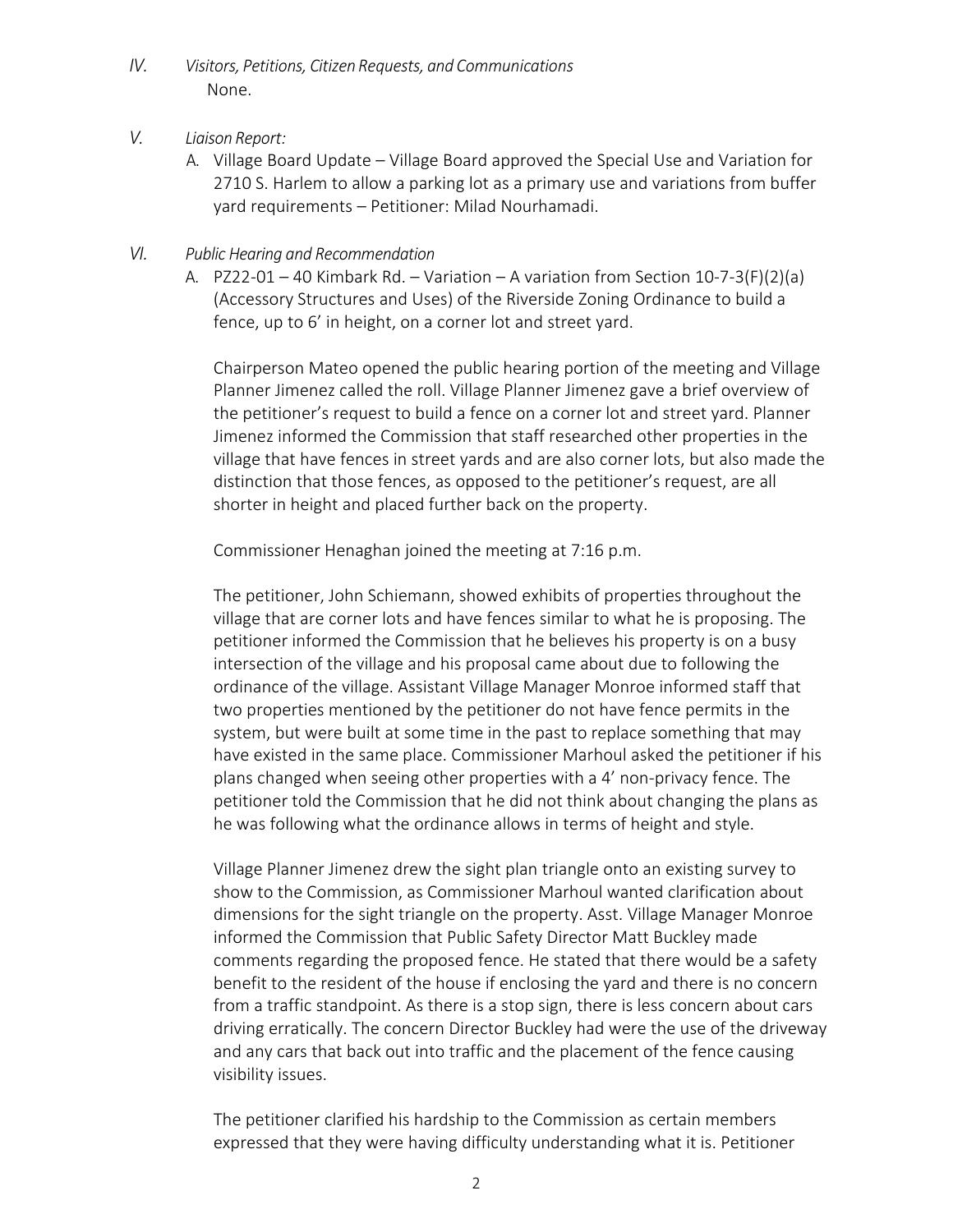stated that the location of the house and property is what is causing the hardship and not allowing him to build the proposed fence. Chairperson Mateo noted that she had researched properties in the village and did not think that the hardship is unique to this property. Commissioner Mathews believed that the hardship is due to the location of the lot and the location of the house. He stated that given how much traffic runs along Forest Ave, this also leads to the difficulty that would justify a hardship.

Village Planner Jimenez read the comments that were submitted to the village opposing the proposed fence on 40 Kimbark Rd. All of the comments were in opposition to the fence with no letters being in favor of the proposal. Attorney Marrs informed the Commission that past fence permits issued for replacements of existing non-conforming fences and for fences that did not otherwise need zoning relief do not bind the current Commission to recommend approval for the proposal in front of them. He also noted that any fence variations that had come before the Commission in the past were approved or denied based on the set of information for that individual property and application that was given at the time and past approvals do not bind the current Commission to approve this proposal. The petitioner reiterated that he is trying to improve his property and make the property safe for his family.

Commissioner Miller stated that her interpretation of the ordinance has the street yard ending at the rear of the house facing Forest Ave. Any portion of the property past that would, to her, be the rear yard. Attorney Marrs agreed that the definition could be clearer, but that past interpretations made by staff would serve as a guide as to how a street yard is defined when reviewing permits, particularly on corner lots in the village. Attorney Marrs stated that the diagrams in the ordinance support the text definition utilized by staff. Commissioner Pelletier also stated that ordinance tries to preserve the front yard space with how it is worded. Chairperson Mateo closed the public hearing after the petitioner gave their final statement to the Commission. Chairperson Mateo informed the petitioner that the remainder of the meeting will be between the Commission members and the recommendation will then be made to approve or deny the variation.

Commissioner Heneghan made a motion to close the public hearing. Commissioner Miller seconded the motion. AYES: Commissioners Marhoul, Miller, Brom, Pelletier, Mathews, Mateo, Heneghan NAYS: None Motion Passed

*B.* DISCUSSION, MOTION AND RECOMMENDATION by the Planning and Zoning Commission to the Village Board regarding the request for a variation set forth in 6.A.1 above.

Chairperson Mateo opened the discussion and asked the Commission for initial thoughts about the petition. Commissioner Marhoul clarified why the Commission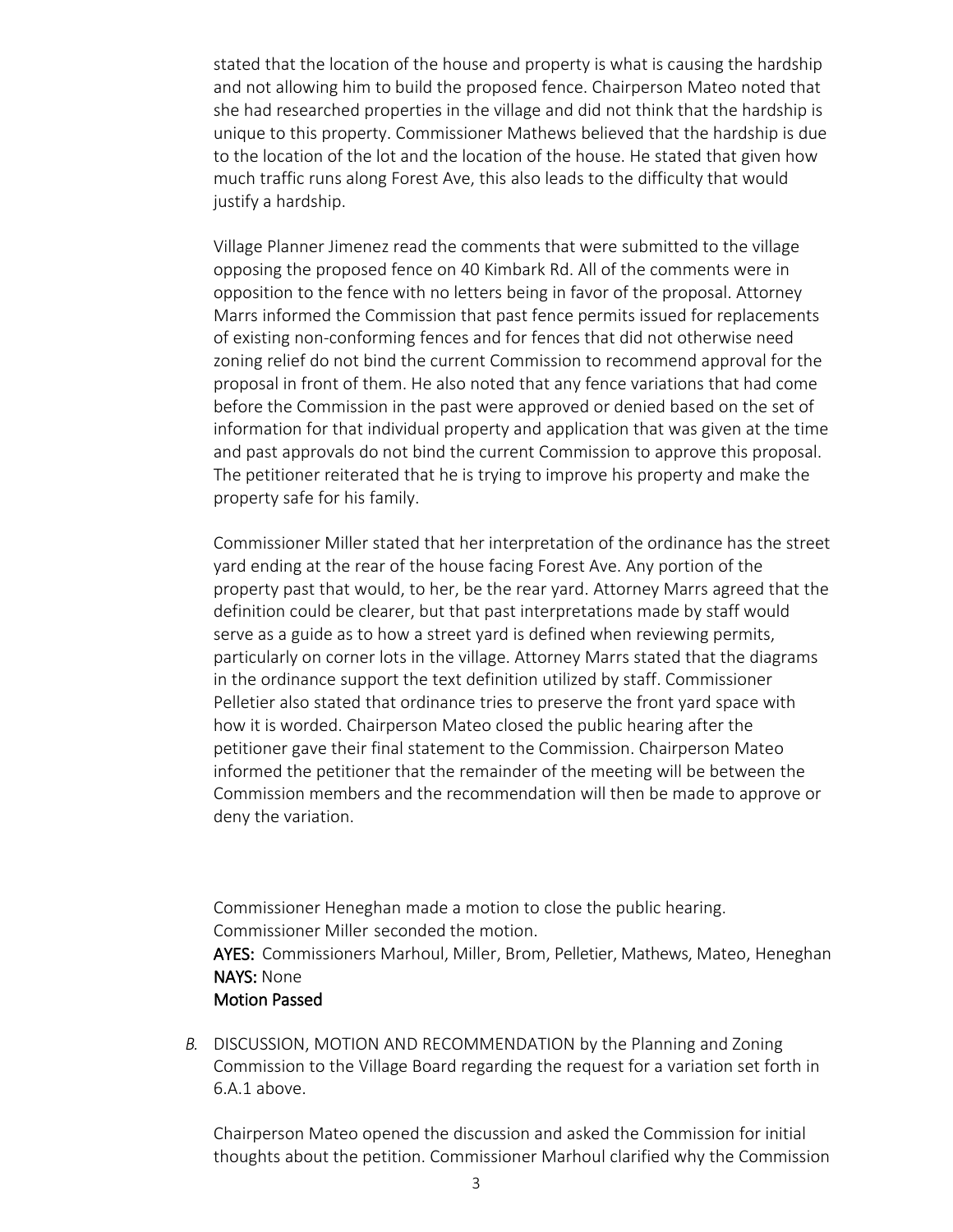had approved a permit at 106 Northgate several years ago. The fence was approved with conditions as it is also on a corner lot and on a busy intersection. The fence is 4' in height and is pushed back from the property line and does not obstruct vision. Commissioner Pelletier also said that the hardship for that property was the intersection and the amount of traffic. Commissioner Miller stated that the conditions to receive the variance had not been met here, but the way the ordinance is currently worded, there would be no requirement, in her opinion, for a variance for a fence in the rear yard.

Commissioner Henaghan did not see any special circumstances that differentiated this property from others in the village. She said that granting the variation would set precedent for other homeowners that want a street yard. Commissioner Marhoul did not believe that the current proposal fit with village standards, but does agree that the safety aspect is a legitimate concern. Commissioner Mathews believed that a variance could be supported based on a safety aspect and a privacy aspect. Commissioner Mathews commented on the streets that are included on the ordinance that allow fences, and suggested that Forest Ave might be considered in that short list of exceptions. Commissioner Pelletier pointed out that even though this property was not a part of the Olmsted plan, it was still a part of the National Historic Landmark District. The ordinance is worded to protect the village from losing its national landmark status and to preserve the status of the district. Chairperson Mateo brought up the concern with allowing the variance to be approved and that it would set precedent for other property owners and have fences in front yards. Commissioner Pelletier clarified that if the variance is denied, the petitioner can still build a fence on their property for their family, it just wouldn't be in the street yard. Commissioner Marhoul stated that he could not support the variance in its current proposal, but if the petitioner came back with revisions that limited the scope, he might be more open to that. The standards were read aloud and the majority of the Commission believed that some were not met.

Commissioner Pelletier made a motion to recommend denial of the variation as proposed. Commissioner Marhoul seconded the motion. AYES: Commissioners Marhoul, Miller, Brom, Pelletier, Heneghan, Mateo NAYS: Commissioner Mathews Motion Passed

Chairperson Mateo informed the petitioner that the motion was denied, that the Commission was just a recommending body, and that the recommendation will go in front of the board at the February 17, 2022 meeting for the final vote.

- *VII. Old Business:*
- *VIII. New Business:*

Chairperson Mateo opened the discussion regarding the Transit Oriented Development (TOD) Zoning and Sign Code Updates and discussion. Asst. Village Manager Monroe began the discussion by addressing the updates from the consultants. Asst. Village Manager Monroe informed the Commission that the reason for this update was to adopt